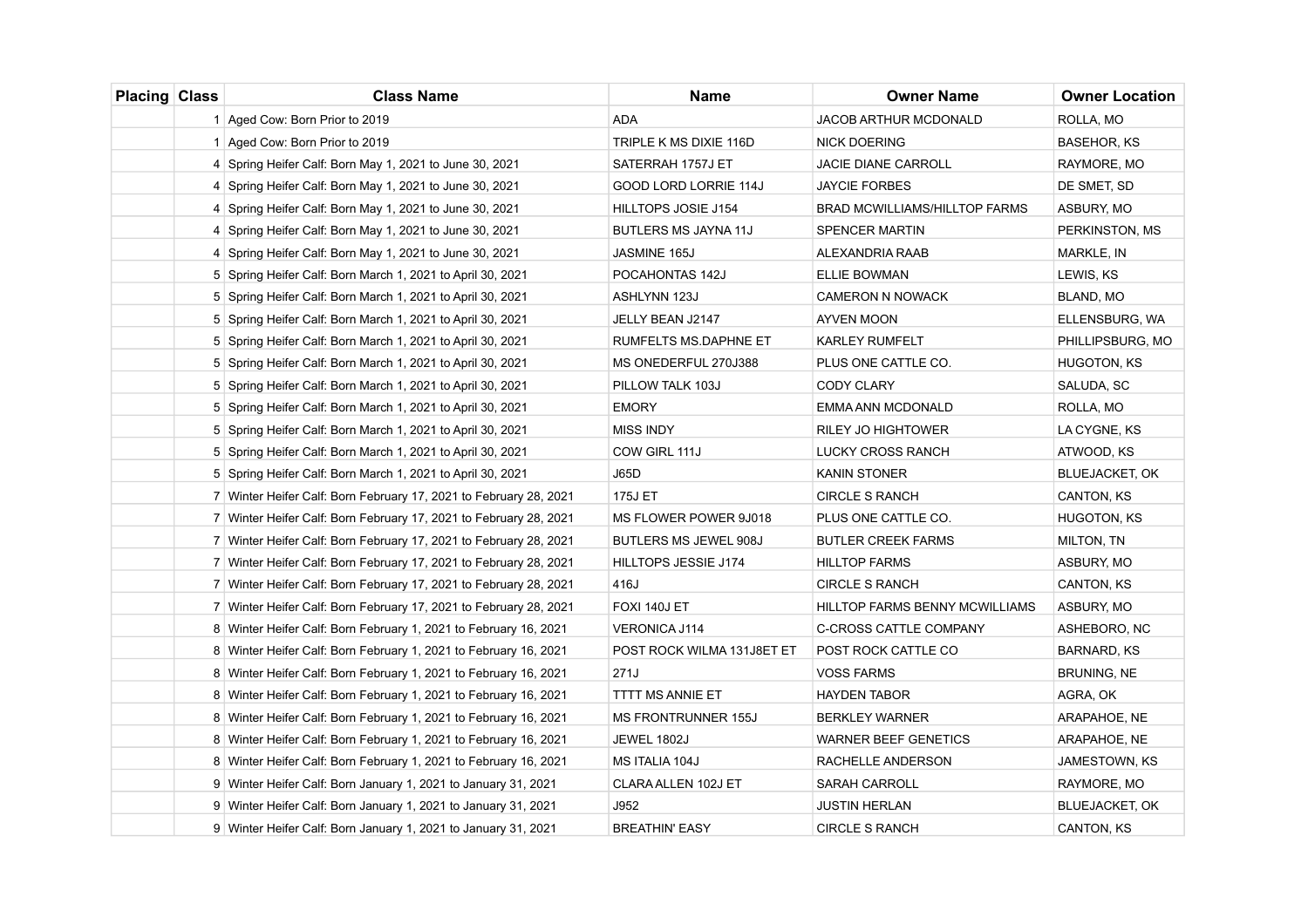| <b>Placing Class</b> | <b>Class Name</b>                                                    | Name                         | <b>Owner Name</b>         | <b>Owner Location</b> |
|----------------------|----------------------------------------------------------------------|------------------------------|---------------------------|-----------------------|
|                      | 9 Winter Heifer Calf: Born January 1, 2021 to January 31, 2021       | <b>ROXI 103J ET</b>          | <b>CARTER VOSS</b>        | BRUNING, NE           |
|                      | 9 Winter Heifer Calf: Born January 1, 2021 to January 31, 2021       | BUTLERS MS. JOLENE 283J      | <b>LILLIAN MCCOWAN</b>    | CLEVELAND, OK         |
|                      | 9 Winter Heifer Calf: Born January 1, 2021 to January 31, 2021       | HILLTOPS JOLENE J100         | <b>HILLTOP FARMS</b>      | ASBURY, MO            |
|                      | 11 Senior Heifer Calf: Born November 1, 2020 to December 31, 2020    | 0193H                        | <b>MOLLY ANDERSON</b>     | MARION, NC            |
|                      | 12 Senior Heifer Calf: Born September 1, 2020 to October 31, 2020    | LADY CASSANDRA               | <b>KARLEY RUMFELT</b>     | PHILLIPSBURG, MO      |
|                      | 12 Senior Heifer Calf: Born September 1, 2020 to October 31, 2020    | <b>JNCC NICKOLE 0H100 ET</b> | <b>CAMERON N NOWACK</b>   | BLAND, MO             |
|                      | 12 Senior Heifer Calf: Born September 1, 2020 to October 31, 2020    | <b>HILLTOPS HEIDI H2022</b>  | <b>EVELYN GILBREATH</b>   | ORONOGO, MO           |
|                      | 14 Intermediate Heifer: Born May 1, 2020 to August 31, 2020          | T BAR S MS 128H              | <b>TANNER WALDEN</b>      | TONGANOXIE, KS        |
|                      | 14 Intermediate Heifer: Born May 1, 2020 to August 31, 2020          | MS FINE WINE 070H            | <b>BROOKE COOPER</b>      | <b>BURDETT, KS</b>    |
|                      | 14 Intermediate Heifer: Born May 1, 2020 to August 31, 2020          | PROHART I'M FANCY TOO 045H   | <b>PRO-HART SEEDSTOCK</b> | PUEBLO, CO            |
|                      | 16 Late Spring Yearling Heifer: Born March 1, 2020 to April 30, 2020 | CINDY LOU 07H                | <b>TEAGAN BUTTERFIELD</b> | ATKINSON, NE          |
|                      | 16 Late Spring Yearling Heifer: Born March 1, 2020 to April 30, 2020 | <b>COSMOPOLITIAN</b>         | <b>KARSON BROOKS</b>      | BENNET, NE            |
|                      | 18 Junior Yearling: Born January 1, 2020 to February 29, 2020        | <b>IVERS DANICA H 27</b>     | <b>COLTON IVERS</b>       | AUSTIN, MN            |
|                      | 18 Junior Yearling: Born January 1, 2020 to February 29, 2020        | <b>HONEYSTIX H10</b>         | <b>BRECKON MURRAY</b>     | KINGFISHER, OK        |
|                      | 18 Junior Yearling: Born January 1, 2020 to February 29, 2020        | HILLTOPS MS HADLEY H031      | <b>ALLY ROSE GOLIAN</b>   | SARCOXIE, MO          |
|                      | 18 Junior Yearling: Born January 1, 2020 to February 29, 2020        | MS PATSY CLINE 254H38        | <b>JUDD RANCH INC</b>     | POMONA, KS            |
|                      | 18 Junior Yearling: Born January 1, 2020 to February 29, 2020        | BETH DUTTON 002H             | <b>HILLTOP FARMS</b>      | ASBURY, MO            |
|                      | 18 Junior Yearling: Born January 1, 2020 to February 29, 2020        | MS PROUD MARY 253H58         | LEVI W JUDD               | POMONA, KS            |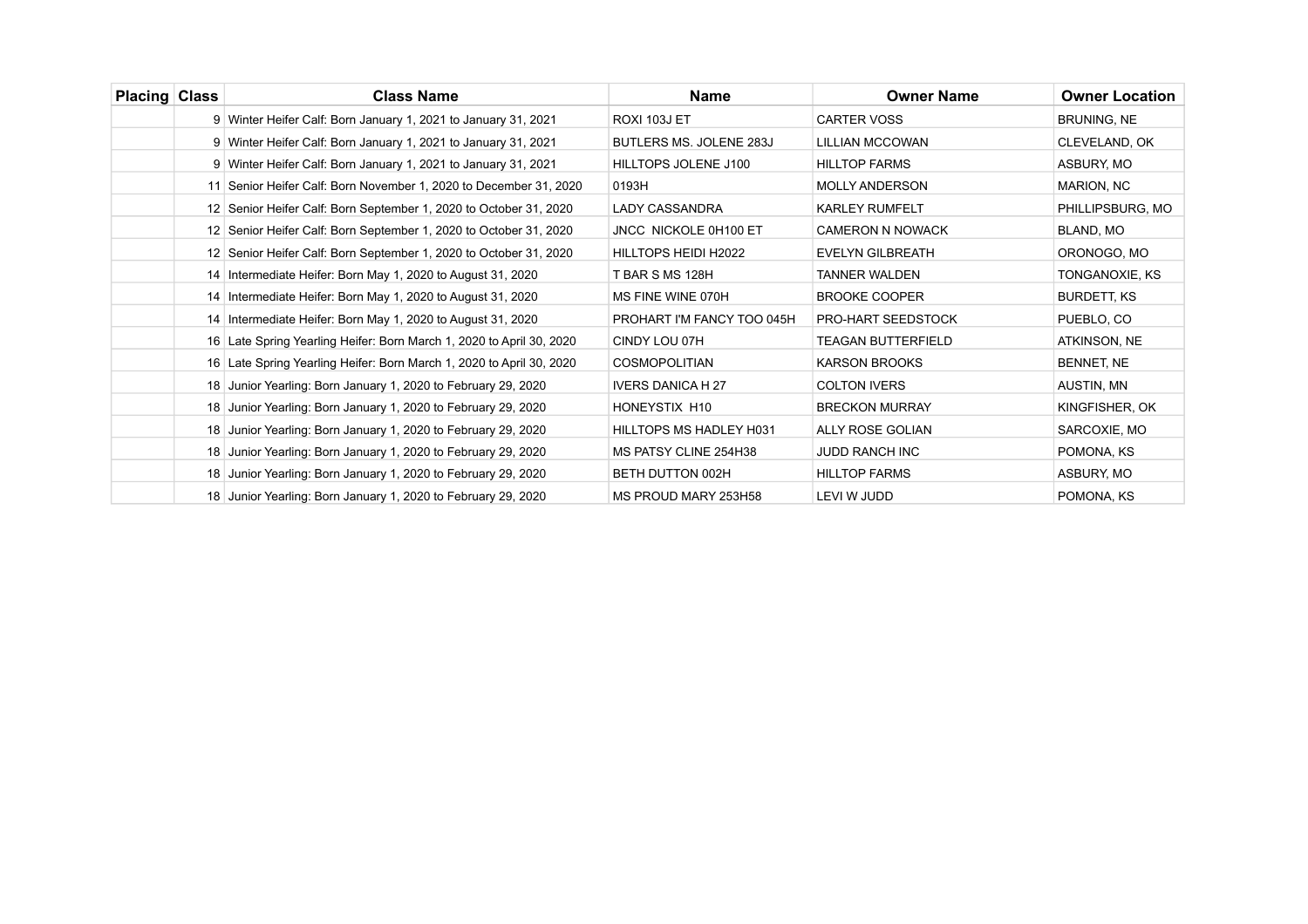| <b>Show</b> | <b>Show Name</b>                              | Entry# | <b>DoB</b>      | Sex | Reg #       | <b>Classification  % Gelbvieh  </b> | Sire Reg #             |
|-------------|-----------------------------------------------|--------|-----------------|-----|-------------|-------------------------------------|------------------------|
|             | 215 CATTLEMEN'S CONGRESS (GELBVIEH FEMALES)   |        | 6194 09/13/2018 | C   | AMGV1441983 | <b>PB</b>                           | 85.546875 AMGV1374017  |
|             | 215 CATTLEMEN'S CONGRESS (GELBVIEH FEMALES)   |        | 6195 08/22/2016 | l C | AMGV1367427 | <b>BA</b>                           | 75 AMGV1115408         |
|             | 215 CATTLEMEN'S CONGRESS (GELBVIEH FEMALES)   |        | 6001 06/16/2021 | C   | AMGV1526008 | PB                                  | 87.5 AMGV977933        |
|             | 215 CATTLEMEN'S CONGRESS (GELBVIEH FEMALES)   |        | 6003 05/20/2021 | C   | AMGV1526144 | PC                                  | 79.3 AMGV1468377       |
|             | 215 CATTLEMEN'S CONGRESS (GELBVIEH FEMALES)   |        | 6004 05/12/2021 | C   | AMGV1518233 | <b>PC</b>                           | 75 AMGV1393438         |
|             | 215 CATTLEMEN'S CONGRESS (GELBVIEH FEMALES)   |        | 6071 05/05/2021 | C   | AMGV1520828 | <b>BA</b>                           | 73.4375 AMGV1448411    |
|             | 215 CATTLEMEN'S CONGRESS (GELBVIEH FEMALES)   |        | 6006 05/03/2021 | C   | AMGV1525965 | <b>BA</b>                           | 75 AMGV1470981         |
|             | 215 CATTLEMEN'S CONGRESS (GELBVIEH FEMALES)   |        | 6010 04/02/2021 | C   | AMGV1506260 | <b>PC</b>                           | 77.3 AMGV1362610       |
|             | 215 CATTLEMEN'S CONGRESS (GELBVIEH FEMALES)   |        | 6011 04/01/2021 | C   | AMGV1519187 | BA                                  | 75 AMGV1442647         |
|             | 215 CATTLEMEN'S CONGRESS (GELBVIEH FEMALES)   |        | 6013 03/21/2021 | C   | AMGV1508700 | PС                                  | 81.25 AMGV1392950      |
|             | 215 CATTLEMEN'S CONGRESS (GELBVIEH FEMALES)   |        | 6015 03/17/2021 | C   | AMGV1517627 | <b>PC</b>                           | 80.859375 AMGV1442637  |
|             | 215 CATTLEMEN'S CONGRESS (GELBVIEH FEMALES)   |        | 6017 03/13/2021 | C   | AMGV1510769 | BA                                  | 71.9 AMGV1266738       |
|             | 215 CATTLEMEN'S CONGRESS (GELBVIEH FEMALES)   |        | 6019 03/08/2021 | C   | AMGV1525963 | <b>PC</b>                           | 81.3 AMGV1434607       |
|             | 215 CATTLEMEN'S CONGRESS (GELBVIEH FEMALES)   |        | 6020 03/08/2021 | C   | AMGV1506181 | BA                                  | 75 AMGV1391327         |
|             | 215 CATTLEMEN'S CONGRESS (GELBVIEH FEMALES)   |        | 6021 03/04/2021 | С   | AMGV1510304 | BA                                  | 73.4   AMGV1425730     |
|             | 215 CATTLEMEN'S CONGRESS (GELBVIEH FEMALES)   |        | 6022 03/04/2021 | C   | AMGV1504351 | PC                                  | 77.3 AMGV1362610       |
|             | 215 CATTLEMEN'S CONGRESS (GELBVIEH FEMALES)   |        | 6106 03/01/2021 | C   | AMGV1525031 | BA                                  | 75 AMGV1322576         |
|             | 215 CATTLEMEN'S CONGRESS (GELBVIEH FEMALES)   |        | 6023 02/25/2021 | C   | AMGV1521522 | <b>PB</b>                           | 87.5 AMGV1288984       |
|             | 215 CATTLEMEN'S CONGRESS (GELBVIEH FEMALES)   |        | 6024 02/21/2021 | C   | AMGV1507692 | <b>PC</b>                           | 81.0546875 AMGV1443537 |
|             | 215 CATTLEMEN'S CONGRESS (GELBVIEH FEMALES)   |        | 6014 02/20/2021 | C   | AMGV1520829 | PB                                  | 92.1875 AMGV1448411    |
|             | 215 CATTLEMEN'S CONGRESS (GELBVIEH FEMALES)   |        | 6027 02/17/2021 | C   | AMGV1525897 | <b>PB</b>                           | 89.3 AMGV1393438       |
|             | 215 CATTLEMEN'S CONGRESS (GELBVIEH FEMALES)   |        | 6028 02/17/2021 | C   | AMGV1519564 | PB                                  | 93.8 AMGV1425620       |
|             | 215 CATTLEMEN'S CONGRESS (GELBVIEH FEMALES)   |        | 6029 02/17/2021 | C   | AMGV1516610 | BA                                  | 75 AMGV1188608         |
|             | 215 CATTLEMEN'S CONGRESS (GELBVIEH FEMALES)   |        | 6081 02/16/2021 | C   | AMGV1516811 | <b>PB</b>                           | 100 AMGV1439628        |
|             | 215 CATTLEMEN'S CONGRESS (GELBVIEH FEMALES)   |        | 6031 02/15/2021 | C   | AMGV1520206 | BA                                  | 74.6 AMGV1288984       |
|             | 215 CATTLEMEN'S CONGRESS (GELBVIEH FEMALES)   |        | 6033 02/12/2021 | C   | AMGV1509351 | BA                                  | 75 AMGV1382714         |
|             | 215 CATTLEMEN'S CONGRESS (GELBVIEH FEMALES)   |        | 6034 02/12/2021 | C   | AMGV1524944 | <b>PC</b>                           | 81.3 AMGV1439628       |
|             | 215 CATTLEMEN'S CONGRESS (GELBVIEH FEMALES)   |        | 6035 02/08/2021 | C   | AMGV1520671 | PС                                  | 78.125 AMGV1439628     |
|             | 215 CATTLEMEN'S CONGRESS (GELBVIEH FEMALES)   |        | 6125 02/06/2021 | C   | AMGV1521115 | PC                                  | 77.34375 AMGV1439628   |
|             | 215 CATTLEMEN'S CONGRESS (GELBVIEH FEMALES)   |        | 6036 02/05/2021 | C   | AMGV1516418 | <b>BA</b>                           | 70.3 AMGV1446915       |
|             | 215 CATTLEMEN'S CONGRESS (GELBVIEH FEMALES)   |        | 6038 01/28/2021 | C   | AMGV1516884 | <b>BA</b>                           | 75 AMGV1288984         |
|             | 215 CATTLEMEN'S CONGRESS (GELBVIEH FEMALES)   |        | 6039 01/24/2021 | C   | AMGV1525745 | <b>PC</b>                           | 80.9 AMGV1438051       |
|             | 215   CATTLEMEN'S CONGRESS (GELBVIEH FEMALES) |        | 6040 01/24/2021 | C   | AMGV1516746 | <b>PB</b>                           | 100 AMGV1217350        |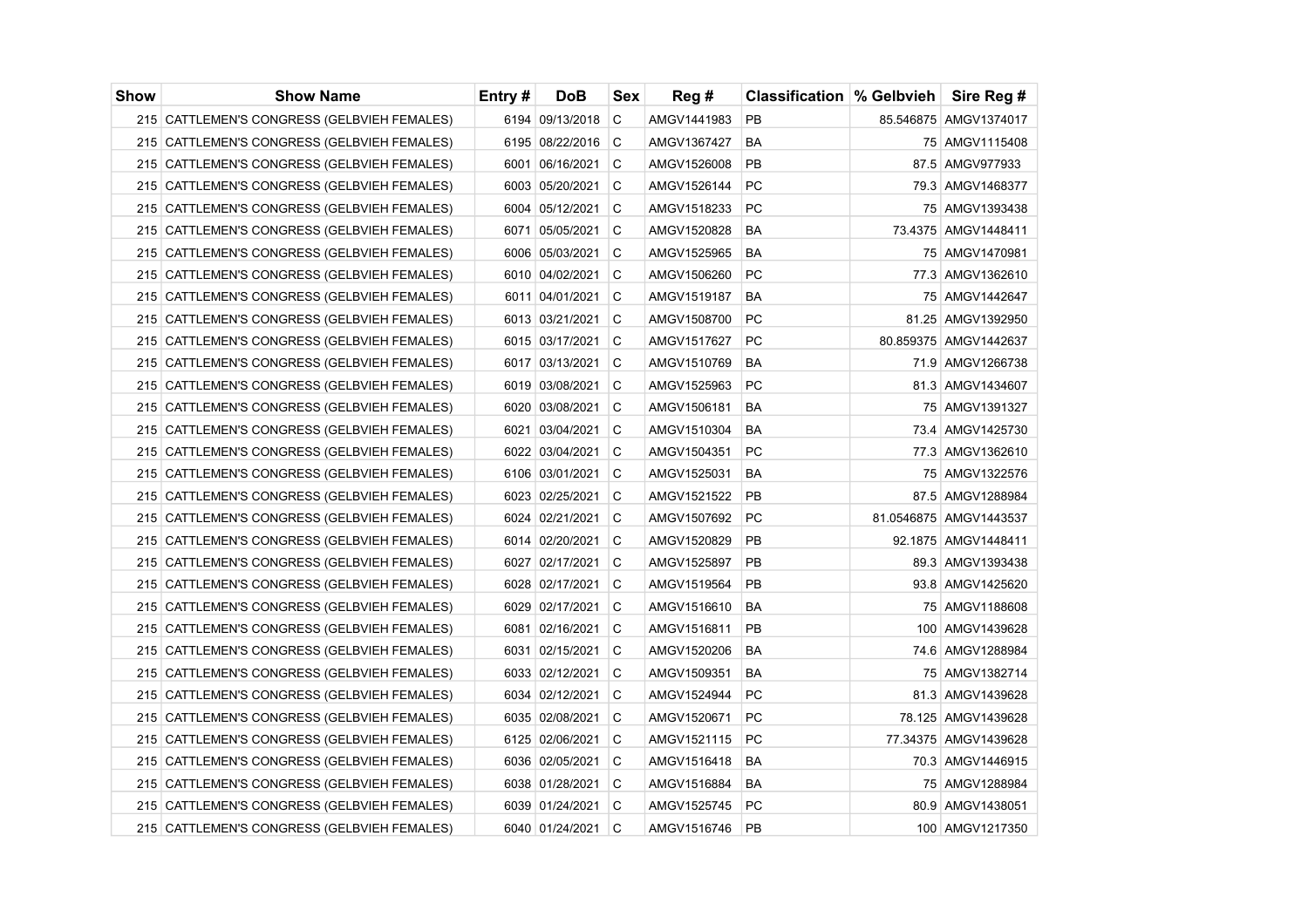| Show | <b>Show Name</b>                            | Entry# | <b>DoB</b>      | Sex | Reg#        | <b>Classification  % Gelbvieh</b> | Sire Reg #              |
|------|---------------------------------------------|--------|-----------------|-----|-------------|-----------------------------------|-------------------------|
|      | 215 CATTLEMEN'S CONGRESS (GELBVIEH FEMALES) |        | 6041 01/15/2021 | C   | AMGV1516586 | <b>BA</b>                         | 75 AMGV1188608          |
|      | 215 CATTLEMEN'S CONGRESS (GELBVIEH FEMALES) |        | 6042 01/04/2021 | C   | AMGV1520825 | <b>BA</b>                         | 74.609375 AMGV1442637   |
|      | 215 CATTLEMEN'S CONGRESS (GELBVIEH FEMALES) |        | 6043 01/01/2021 | C   | AMGV1518232 | <b>PB</b>                         | 83.06884766 AMGV1393438 |
|      | 215 CATTLEMEN'S CONGRESS (GELBVIEH FEMALES) |        | 6044 12/07/2020 | C   | AMGV1519363 | <b>BA</b>                         | 75 AMGV1447333          |
|      | 215 CATTLEMEN'S CONGRESS (GELBVIEH FEMALES) |        | 6046 10/18/2020 | C   | AMGV1510292 | <b>BA</b>                         | 72.66875 AMGV1353569    |
|      | 215 CATTLEMEN'S CONGRESS (GELBVIEH FEMALES) | 6047   | 10/04/2020      | C   | AMGV1509750 | <b>PB</b>                         | 87.5 AMGV977933         |
|      | 215 CATTLEMEN'S CONGRESS (GELBVIEH FEMALES) |        | 6048 09/22/2020 | C.  | AMGV1510235 | <b>BA</b>                         | 70.2 AMGV1393438        |
|      | 215 CATTLEMEN'S CONGRESS (GELBVIEH FEMALES) |        | 6050 06/04/2020 | C.  | AMGV1488433 | <b>BA</b>                         | 75 AMGV1394878          |
|      | 215 CATTLEMEN'S CONGRESS (GELBVIEH FEMALES) | 6051   | 06/01/2020      | C.  | AMGV1492412 | <b>BA</b>                         | 74.4140625 AMGV1421286  |
|      | 215 CATTLEMEN'S CONGRESS (GELBVIEH FEMALES) |        | 6054 05/05/2020 | C.  | AMGV1491629 | PB                                | 86.7 AMGV1397146        |
|      | 215 CATTLEMEN'S CONGRESS (GELBVIEH FEMALES) |        | 6059 04/28/2020 | C   | AMGV1499193 | <b>PB</b>                         | 82.8 AMGV1312501        |
|      | 215 CATTLEMEN'S CONGRESS (GELBVIEH FEMALES) |        | 6058 03/07/2020 | C   | AMGV1487834 | PB                                | 89.65 AMGV1386610       |
|      | 215 CATTLEMEN'S CONGRESS (GELBVIEH FEMALES) |        | 6060 02/17/2020 | C   | AMGV1473335 | <b>BA</b>                         | 75 AMGV1312495          |
|      | 215 CATTLEMEN'S CONGRESS (GELBVIEH FEMALES) |        | 6061 02/13/2020 | C.  | AMGV1489853 | <b>PC</b>                         | 78.125 AMGV1288984      |
|      | 215 CATTLEMEN'S CONGRESS (GELBVIEH FEMALES) |        | 6062 02/12/2020 | C   | AMGV1489495 | <b>BA</b>                         | 70.2 AMGV1393438        |
|      | 215 CATTLEMEN'S CONGRESS (GELBVIEH FEMALES) |        | 6064 02/03/2020 | C.  | AMGV1478046 | <b>BA</b>                         | 75 AMGV1282553          |
|      | 215 CATTLEMEN'S CONGRESS (GELBVIEH FEMALES) |        | 6065 02/02/2020 | C   | AMGV1487873 | <b>BA</b>                         | 75 AMGV1152327          |
|      | 215 CATTLEMEN'S CONGRESS (GELBVIEH FEMALES) |        | 6066 02/01/2020 | C   | AMGV1477863 | PB                                | 93.8 AMGV1282553        |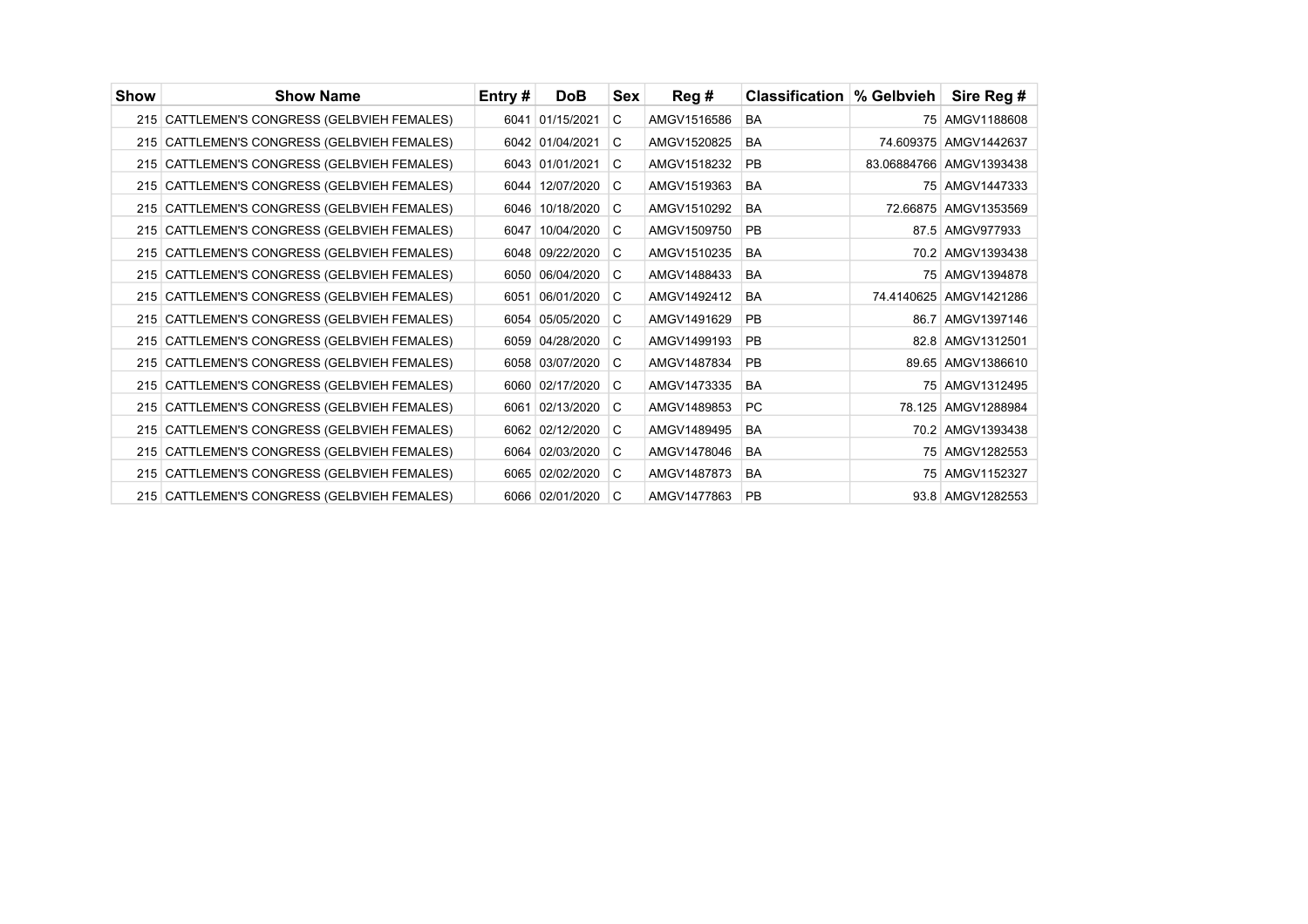| <b>Sire Name</b>             | Dam Reg #   | <b>Dam Name</b>             | *Exhibitor | <b>Exhibitor Name</b>        | <b>Exhibitor Location Owner Breeder</b> |        |        |
|------------------------------|-------------|-----------------------------|------------|------------------------------|-----------------------------------------|--------|--------|
| <b>ZANDER</b>                | AMGV1251158 | ANNIE                       |            |                              |                                         | 107881 |        |
| LAZY TV WATCHMAN W021        | AMGV1301766 | <b>TRIPLE K BOBBI SUE</b>   |            |                              |                                         | 153819 |        |
| ASTRO 407S                   | AMGV1409640 | MS EMMA 9E100 ET            |            |                              |                                         | 151829 |        |
| CTR JACKPOT 8660F ET         | AMGV1386650 | 637D                        |            |                              |                                         | 144455 |        |
| MR EQUALIZER E711            | AMGV1323642 | MS CASSIE C509              |            |                              |                                         | 44858  |        |
| <b>BUTLERS BLUE 503F</b>     | AMGV1448408 | <b>BUTLERS 11F</b>          |            | 154468 SPENCER MARTIN        | PERKINSTON, MS                          | 154468 | 154468 |
| TOP SHELF 25G2 ET            | AMGV1464433 | CINNAMON 615G               |            |                              |                                         | 146676 |        |
| OVERTIME 175D                | AMGV1384716 | POCAHONTAS 732E             |            |                              |                                         | 157909 |        |
| AIR FORCE F21                | AMGV1367796 | 656D                        |            |                              |                                         | 148667 |        |
| MR BOW K77E                  | AMGV1285502 | BASANTI                     |            |                              |                                         | 161010 |        |
| MAN O' WAR F825              | AMGV1412458 | BUTLERS MS ESMERALDA 134E   |            |                              |                                         | 149236 |        |
| OPTIMIZER 148A24             | AMGV1351692 | MS SMORE 270D87             |            |                              |                                         | 142171 |        |
| DUTTON 706F444 ET            | AMGV1253618 | <b>ADRIENNE 03A</b>         |            |                              |                                         | 157739 |        |
| JRI POP A TOP 2 ETN          | AMGV1447753 | MS EVA 25G2                 |            |                              |                                         | 49527  |        |
| <b>INDESTRUCTABLE 9F2 ET</b> | AMGV1393276 | DC WILMA 147E5              |            |                              |                                         | 161101 |        |
| <b>OVERTIME 175D</b>         | AMGV1384699 | COW GIRL 715E               |            |                              |                                         | 155118 |        |
| DITKA C85                    | AMGV1350311 | <b>SWEET CAROLINE</b>       |            | 158875 KANIN STONER          | <b>BLUEJACKET, OK</b>                   | 158875 | 158875 |
| POST ROCK POWER BUILT 37B8   | AMGV1180286 | <b>GILLY'S CPR DOLL 22Y</b> |            |                              |                                         | 13184  |        |
| GUNNER 947G                  | AMGV1336320 | MS MARIGOLD 9C341           |            |                              |                                         | 142171 |        |
| <b>BUTLERS BLUE 503F</b>     | AMGV1460495 | <b>BUTLERS 908G</b>         |            |                              |                                         | 18325  |        |
| MR EQUALIZER E711            | AMGV1336995 | MS. C565                    |            |                              |                                         | 42863  |        |
| <b>RIGHT TIME</b>            | AMGV1289148 | 16B                         |            |                              |                                         | 13184  |        |
| CRUSADER 285Y99              | AMGV1207029 | MS HAILEY 731               |            |                              |                                         | 44857  |        |
| TPG FRONTRUNNER 2510F        | AMGV1466558 | MS LEVERAGE 36G ET          |            | 46786 C-CROSS CATTLE COMPANY | ASHEBORO, NC                            | 46786  | 46786  |
| POST ROCK POWER BUILT 37B8   | AMGV1228418 | POST ROCK WILMA 294Z8 ET    |            |                              |                                         | 4157   |        |
| FLYING H 355Z/CASH 56E ET    | AMGV1360643 | 838D                        |            |                              |                                         | 19911  |        |
| TPG FRONTRUNNER 2510F        | AMGV1352908 | <b>ANISSA 921U 579C ET</b>  |            |                              |                                         | 150820 |        |
| TPG FRONTRUNNER 2510F        | AMGV1322625 | 155C                        |            |                              |                                         | 149085 |        |
| TPG FRONTRUNNER 2510F        | AMGV1506718 | MS SAND STAR 8002F1 ET      |            | 10280 WARNER BEEF GENETICS   | ARAPAHOE, NE                            | 10280  | 10280  |
| MR RED MAPLE 823F            | AMGV1288445 | MS RED MAPLE ISSABELLA 405B |            |                              |                                         | 54873  |        |
| POST ROCK POWER BUILT 37B8   | AMGV1329597 | CLARA ALLEN 520C            |            |                              |                                         | 150180 |        |
| FRANCHISE F806               | AMGV1456304 | OVER GLADES 952G            |            |                              |                                         | 158106 |        |
| <b>OVERDRIVE</b>             | AMGV1343060 | <b>M56YC ET 'TRACH'</b>     |            |                              |                                         | 13184  |        |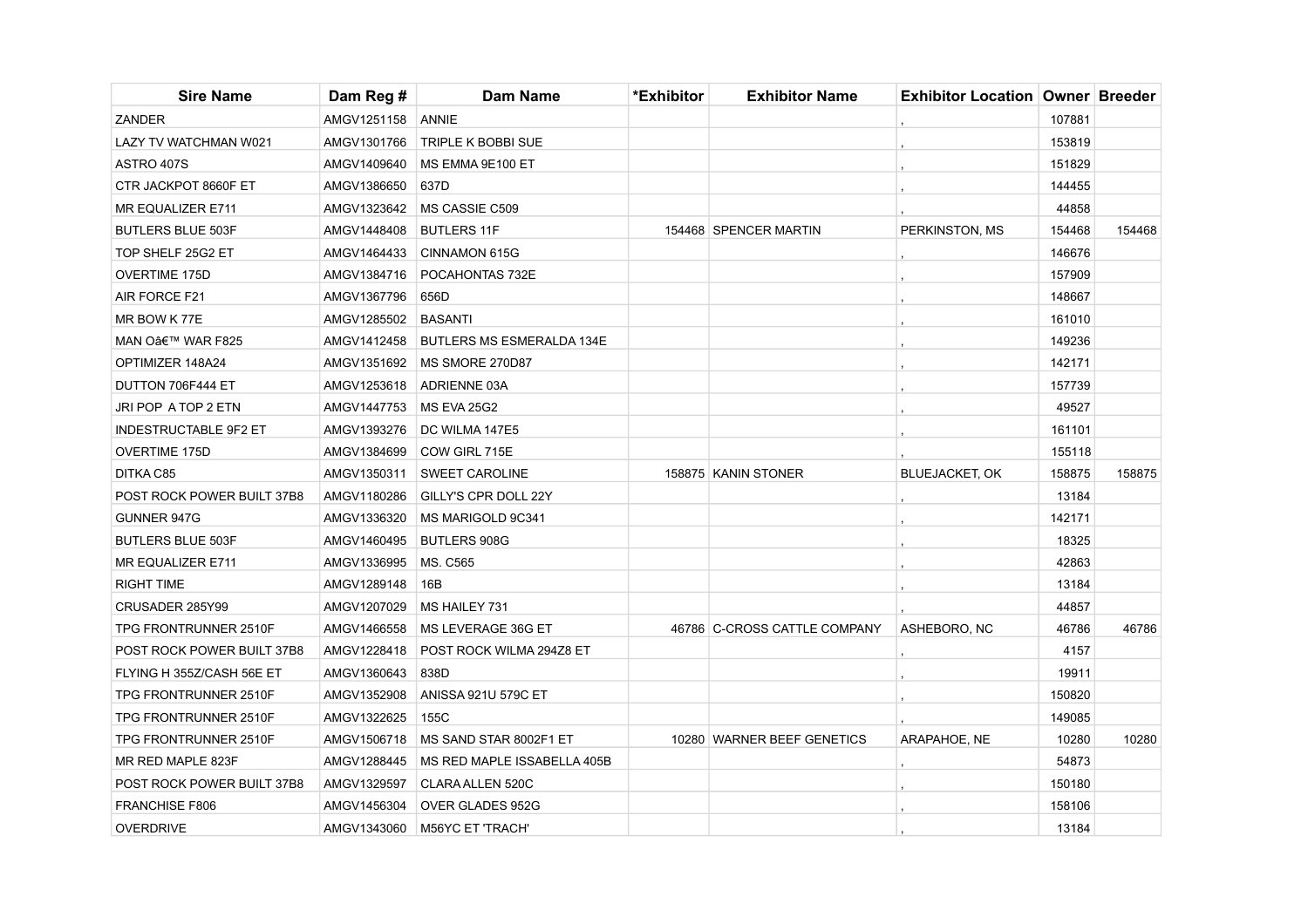| <b>Sire Name</b>                | Dam Reg #   | Dam Name                               | *Exhibitor | <b>Exhibitor Name</b> | <b>Exhibitor Location   Owner   Breeder</b> |        |  |
|---------------------------------|-------------|----------------------------------------|------------|-----------------------|---------------------------------------------|--------|--|
| CRUSADER 285Y99                 | AMGV1207029 | <b>MS HAILEY 731</b>                   |            |                       |                                             | 158663 |  |
| MAN O' WAR F825                 | AMGV1253786 | <b>QVS BUTLERS KALI 283Z ET</b>        |            |                       |                                             | 161153 |  |
| <b>MR EQUALIZER E711</b>        | AMGV1349316 | <b>DC 39D4</b>                         |            |                       |                                             | 42863  |  |
| 4102C PROBITY 848F              | AMGV1498058 | 25A                                    |            |                       |                                             | 50829  |  |
| COW TOWN D536                   | AMGV1366681 | 252D                                   |            |                       |                                             | 149236 |  |
| ASTRO 407S                      | AMGV1409640 | MS EMMA 9E100 ET                       |            |                       |                                             | 148667 |  |
| MR EQUALIZER E711               | AMGV1251936 | <b>MS Z594</b>                         |            |                       |                                             | 158278 |  |
| T BAR S RELOAD 27A ET           | AMGV1180315 | Y137                                   |            |                       |                                             | 159404 |  |
| <b>PRIDE 8388F</b>              | AMGV1435638 | MS FLO 800F                            |            |                       |                                             | 151508 |  |
| PROHART EPITOME 739E            | AMGV1430304 | FANCY THAT 8106F                       |            |                       |                                             | 7008   |  |
| <b>IVERS CINCH C 7 ET</b>       | AMGV1308090 | 14B                                    |            |                       |                                             | 160052 |  |
| T BAR S ACE'S HIGH 209D         | AMGV1408672 | <b>CHOCOLATE MARTINI E792</b>          |            |                       |                                             | 158592 |  |
| <b>IVERS TALLADEGA C 8 ET</b>   | AMGV1275979 | <b>IVERS B 8 AVA ET</b>                |            |                       |                                             | 55889  |  |
| POST ROCK POWER BUILT 37B8      | AMGV1313833 | <b>MS CINNAMON</b>                     |            |                       |                                             | 154479 |  |
| MR EQUALIZER E711               | AMGV1252201 | <b>POST ROCK RAVEN 435Z8</b>           |            |                       |                                             | 159403 |  |
| <b>GENERAL PATTON 213B97 ET</b> | AMGV1387618 |                                        |            |                       |                                             | 3067   |  |
| NEXT STEP 285X72                | AMGV1356337 | DEVRA 621D ET                          |            |                       |                                             | 42863  |  |
| <b>GENERAL PATTON 213B97 ET</b> |             | AMGV1281974   MS SWEET CAROLINE 253B48 |            |                       |                                             | 51023  |  |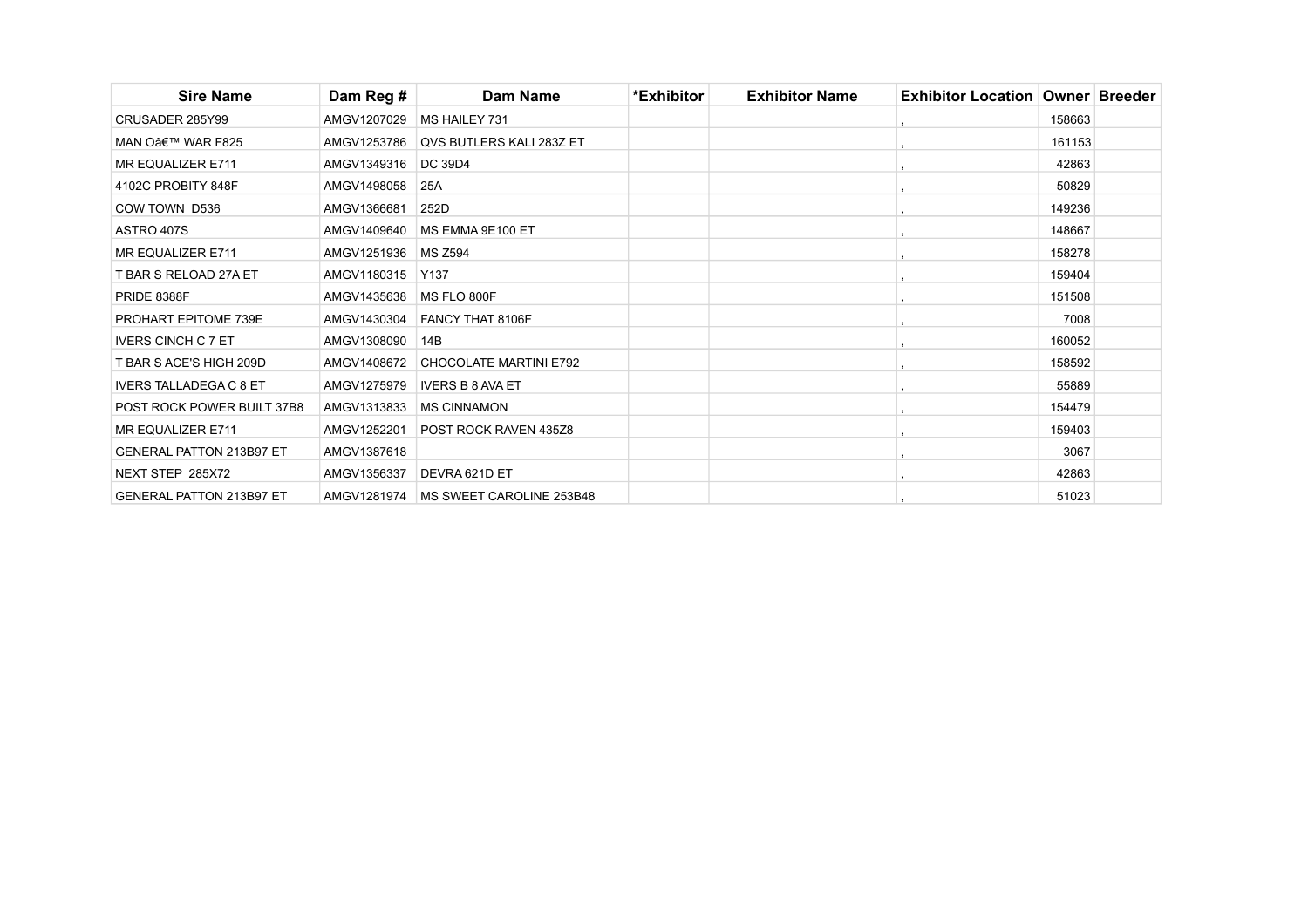| <b>Breeder Name</b>           | <b>Breeder Location</b> | <b>Weight Height Scrotal</b> |  |
|-------------------------------|-------------------------|------------------------------|--|
|                               | ROLLA, MO               |                              |  |
|                               | <b>BASEHOR, KS</b>      |                              |  |
|                               | RAYMORE, MO             |                              |  |
|                               | DE SMET, SD             |                              |  |
|                               | ASBURY, MO              |                              |  |
| <b>SPENCER MARTIN</b>         | MILTON, TN              |                              |  |
|                               | MOUNT ULLA, NC          |                              |  |
|                               | FORD, KS                |                              |  |
|                               | OWENSVILLE, MO          |                              |  |
|                               | <b>HERMOSA, SD</b>      |                              |  |
|                               | PHILLIPSBURG, MO        |                              |  |
|                               | POMONA, KS              |                              |  |
|                               | MOUNT ULLA, NC          |                              |  |
|                               | POMONA, KS              |                              |  |
|                               | JETMORE, KS             |                              |  |
|                               | FORD, KS                |                              |  |
| <b>KANIN STONER</b>           | VINITA, OK              |                              |  |
|                               | CANTON, KS              |                              |  |
|                               | <b>HUGOTON, KS</b>      |                              |  |
|                               | MILTON, TN              |                              |  |
|                               | ASBURY, MO              |                              |  |
|                               | CANTON, KS              |                              |  |
|                               | PERRY, OK               |                              |  |
| <b>C-CROSS CATTLE COMPANY</b> | EAST BERNSTADT, KY      |                              |  |
|                               | BARNARD, KS             |                              |  |
|                               | BRUNING, NE             |                              |  |
|                               | CHICKAMAUGA, GA         |                              |  |
|                               | ARAPAHOE, NE            |                              |  |
| <b>WARNER BEEF GENETICS</b>   | ARAPAHOE, NE            |                              |  |
|                               | JAMESTOWN, KS           |                              |  |
|                               | KAW CITY, OK            |                              |  |
|                               | SMITH CENTER, KS        |                              |  |
|                               | CANTON, KS              |                              |  |